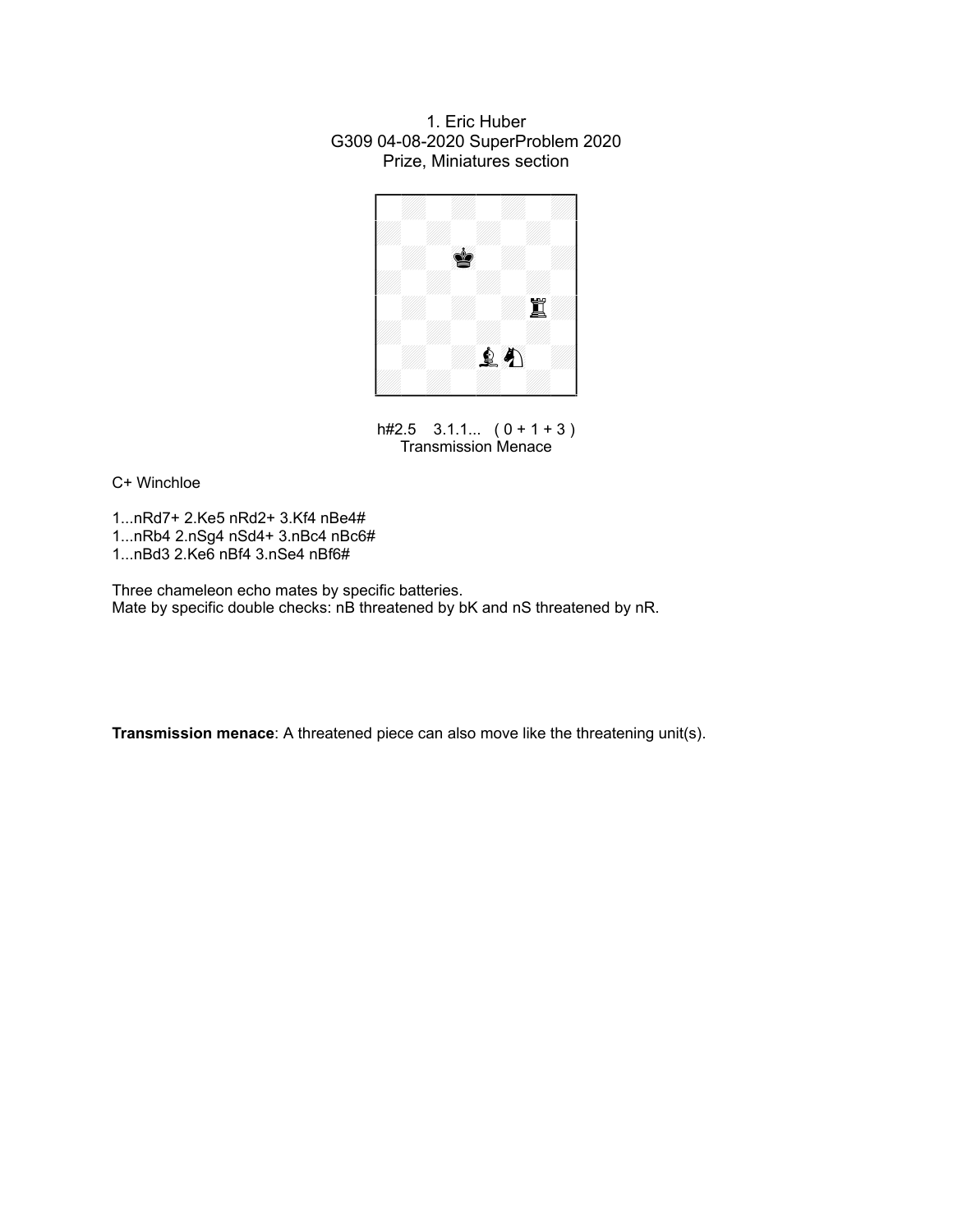#### 2. Eric Huber 3<sup>rd</sup> Prize 9<sup>th</sup> FIDE World Cup 2021



 $h#7$  3.1.1...  $(1 + 1 + 2)$ **PointReflection** UltraSchachZwang Functionary

1.nQg5-e7 + Kf2-f3 2.nSe4-g5 + Kf3-e3 3.nSg5-f7 + Ke3-d4 4.nQe7-e5 + Kd4-c3 + 5.Kc2-a3 + nQe5-g7 6.nSf7-h6 + Kc3-c4 7.nQg7-b2 + Kc4-b4 # 1.nQg5-f6 + Kf2-e3 2.nQf6-f4 + nSe4-d6 + 3.nSd6-e6 + Ke3-d3 4.nQf4-d6 + nSe6-f7 + 5.Kc2-e1 + nQd6-d7 6.nSf7-d8 + Kd3-e3 7.nQd7-d2 + Ke3-f2 # 1.nQg5-f5 + nSe4-f6 2.Kc2-c3 + Kf2-e3 3.nQf5-g5 + Ke3-e4 4.nQg5-d5 + Ke4-d3 + 5.Kc3-d1 +  $nQd5-d8$  6.nSf6-e8 + nQd8-e7 7.nQe7-e2 + Kd3-c2 #

Triple chameleon echo Reciprocal ecto-batteries including royal ecto-battery Zabunov Active play of both Kings wK Rundlauf in 2nd solution

**PointReflection**: When two pieces of any color stand on the squares which are symmetric with respect to the central point of the chessboard (eg. a1-h8, b3-g6), they exchange their roles (i.e. powers of movement). A Pawn on the first rank and its corresponding piece on the eighth rank cannot move by themselves. Only non-reflected K and R can castle, and only non-reflected Ps can make en passant. **Functionary Chess:** A piece can move only if it is threatened **UltraSchachZwang**: Black must check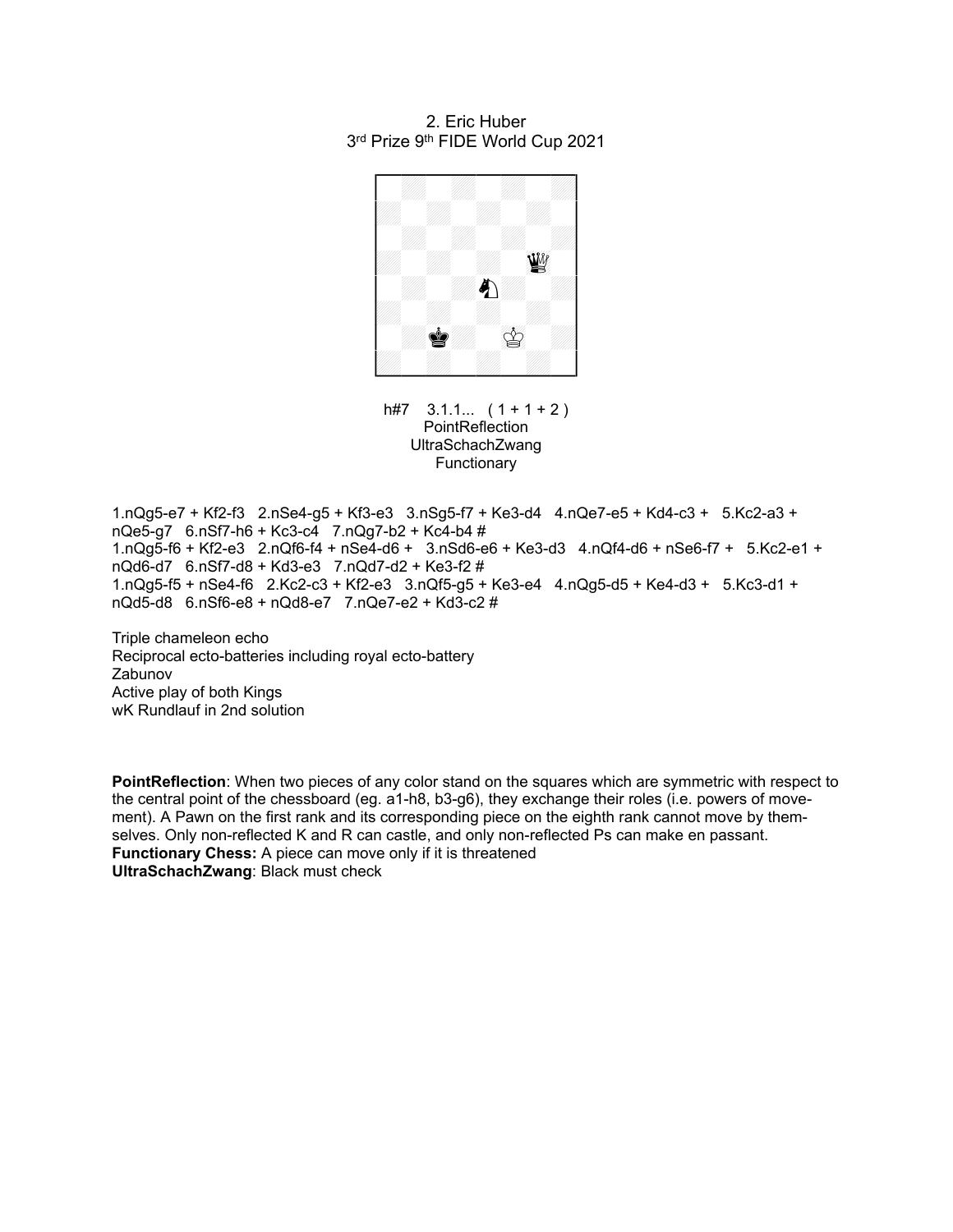## 3. Eric Huber feenschach 70 JT 2020 1<sup>st</sup> HM



hs#3 2.1.1... ( 1 + 1 + 3 ) Make&Take

1.nPc2-c3 nPh2-h1=nB 2.Kb5-b4 nBh1-d5 + 3.nBd5\*c3 nPb2-b1=nS # 1.Kb5-a4 nPb2-b1=nR + 2.nRb1-e1 + nPh2\*e1=nB 3.Ka4-a3 nPc2-c1=nB #

Selfmate by forced unique promotion in nS/nB Different promotions Zilahi Selfpin

Award published on 24.04.2020 on feenschach.de

**Make & Take**: A capturing unit must first make a non-capturing step in the manner of the unit to be captured unit before capturing normally as part of the same move. Checks are normal.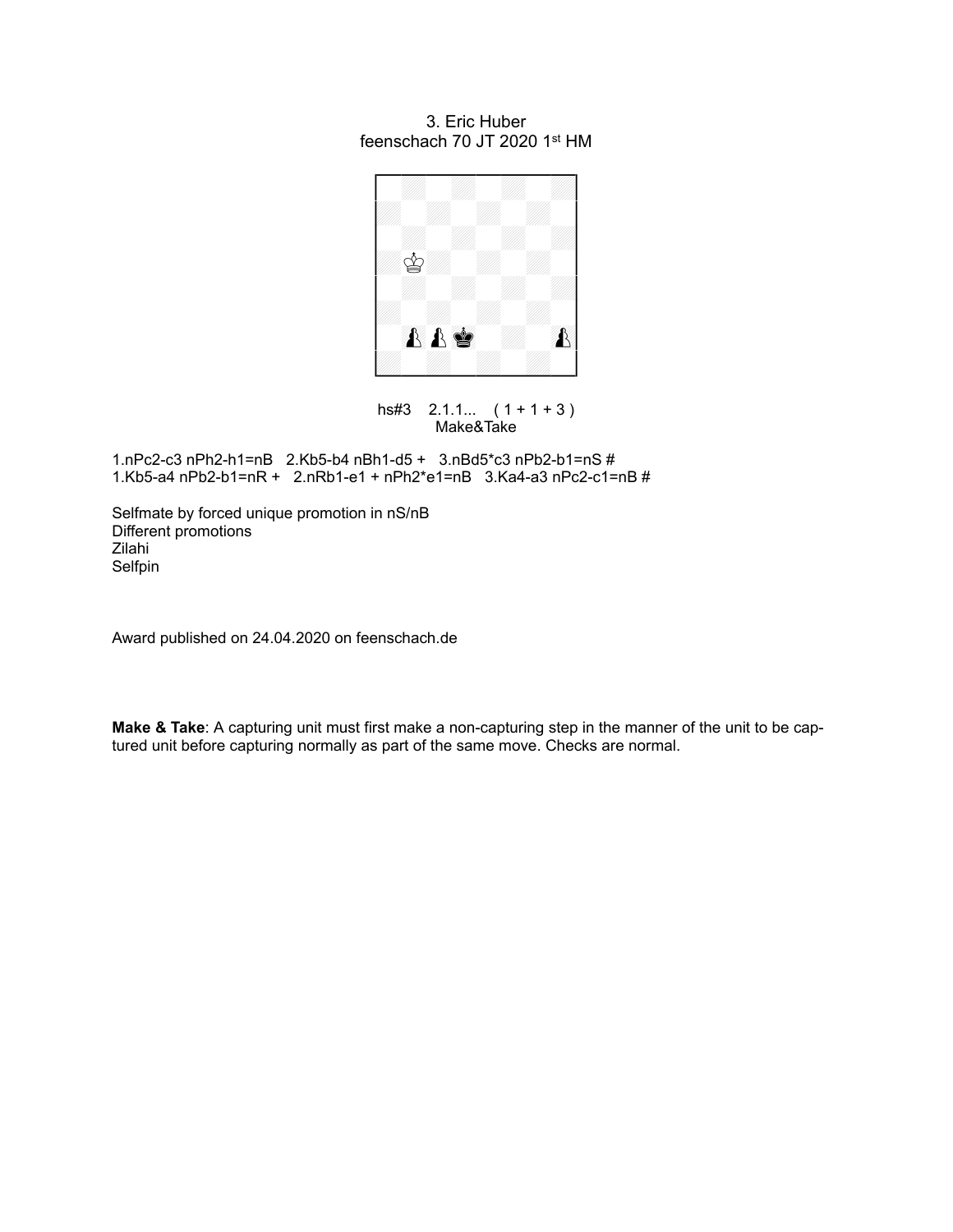### 4. Eric Huber 2 nd Prize TT13 Quartz 2020



hs#3 2.1.1... ( 3 + 3 ) Leffie Andernach

C+ Winchloe

1.Rf6 Kd4 2.Rb6 Ra1 3.Kc5+ Kxe5# 1.Bd4 Kd2 2.Ra5 Be1 3.Be3+ Kxe3#

Echo mates on two adjacent diagonals.

In Leffie+Andernach, a King attacked on the spike line by the black spiking unit is in check (the effect is similar with the combination Isardam + Andernach).

**Andernach Chess**: A unit (not K) when capturing, changes colour **Leffie**: the piece (except King) cannot attack an opposite piece by the following cycle: P-S-B-R-Q-P, i. e. Pawn cannot attack a Knight, Knight cannot attack a Bishop and etc.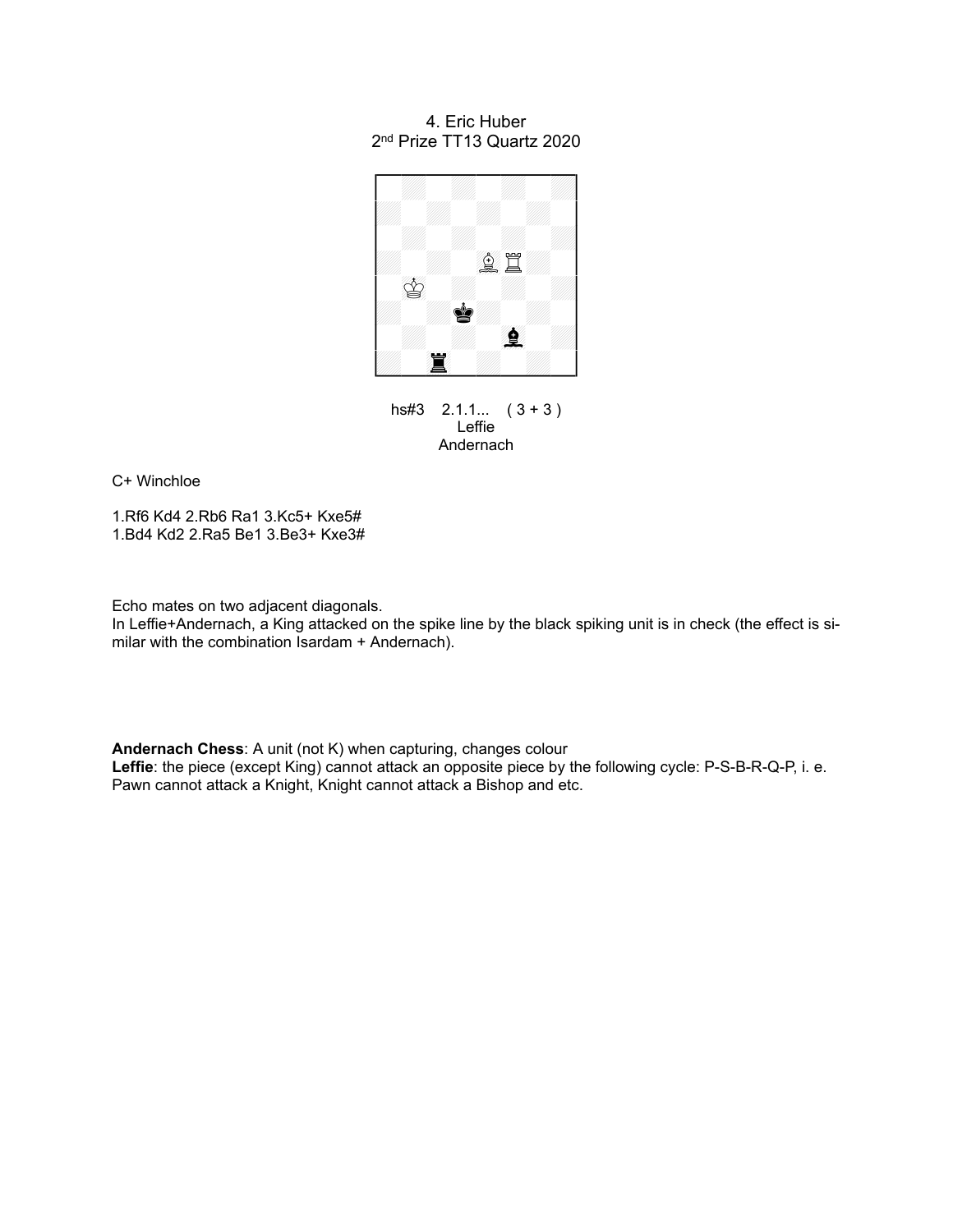### 5. Eric Huber 18608 die Schwalbe 309 Juni 2021



 $h#1.5$  3.1.1  $(3+3)$ Anticipés; RL Radial Leapers h7,e5,c4,f4

C+ Winchloe

| $\textcircled{1}$                                                                                                                                    | (II)                                                                                                                                         | (III)                                                                                                                                                  |
|------------------------------------------------------------------------------------------------------------------------------------------------------|----------------------------------------------------------------------------------------------------------------------------------------------|--------------------------------------------------------------------------------------------------------------------------------------------------------|
| 1Kb8! 2.RLf3! (RLf6?/Kd3?) RLc2#                                                                                                                     | 1Kb7! 2.RLf6! (RLf3?/Kd3?) RLe4#                                                                                                             | 1Ka8! 2.Kd3! (RLf3?/RLf6?) RLd1#                                                                                                                       |
| ♔<br>冝<br>冨<br>冨<br>冨<br>ġ<br>2.RLc2# gives check via e6, h3 and<br>most of all g2. RLg2 attacks the bK over<br>two hurdles RLf3 and RLf4, which ex- | ✿<br>冨<br>冨<br>冨<br>ġ<br>2.RLe4# gives check via g2.<br>RLf6 can't parry the check because it<br>provides a hurdle for RLe4 wherever it      | ♔<br>冨<br>t<br>¢<br>冨<br>2.RLd1# gives check via b3 and most of<br>all d5. RLd5 attacks the bK over two hur-<br>dles RLc4 and RLf4, which explains why |
| plains why moving the black hurdles<br>doesn't prevent the anticipated mate.                                                                         | moves: on q5/c5, RLe4 gives check via<br>e6; on d6/d4/d2 via c2; on f2/f4/f8 via g2.                                                         | moving the black hurdles doesn't pre-<br>vent the anticipated mate.                                                                                    |
| RLc2 guards flights d3 via e2, d1 via h1,<br>f1 via $c4$ :<br>RLe5 guards flights e1 and d2 directly, f2<br>via d4/h4, e3 directly.                  | RLe4 guards flights d3 via d5, d1 via a4,<br>f1 via c2 and f3 via c6.<br>RLe5 guards flights e1 via a5, e3 and d2<br>directly and f2 via e7. | RLd1 guards flights e2 via d3, c2 directly<br>over hurdle f4, e4 via c2/c6;<br>RLe5 guards flights d2 and e3 directly;<br>d4 via c3/c5 and c3 via e1.  |

Model mates, thematic tries, triple avoidance.

Explanations about the triple avoidance:

**(i) 1…Kb8 2.RLf6?** and **1…Ka8 2.RLf6?** are illegal because RLh7 gives check to bKe2 via b7 (RLh7 can move to b7 thanks to hurdle e2 and RLb7 would attack bKe2 thanks to hurdle f6)

**(ii) 1…Kb7 2.Kd3?** and 2…RLd1? is illegal because RLc4 would give check to wKb7 via g2 (RLc4-g2 thanks to hurdle d1 and RLg2 attacks b7 thanks to hurdle e5)

**1…Ka8 2.RLf3+?** and 2… RLc2? is illegal. RLf3 gives check via b1 thanks to hurdle e5

(**iii) 1…Kb8 2.Kd3?** RLd1+ 3.RLg3! and RLd1 doesn't give check to bKd3 by moving to b3 because RLd1-b3 would be illegal (selfcheck to wKb8 by bRLg3)

**1…Kb7 2.RLf3?** RLc2+ 3.Kf1! because f1 is not guarded. With wKb8, f1 is guarded by RLc2 via c4, but with wKb7 move RLc2-c4 is illegal due to self-check by bRLf3.

**Anticipés**: a King is in check when the other side can capture him on the next move (as per chess rules) and also when the other side can capture him playing two legal moves in a row.

Radial Leaper : moves by jumping over another unit of opposite colour (called a hurdle) in the way that the geometrical distance between destination square and the hurdle square (in any direction) is the same than the distance between the RK square and the hurdle square.